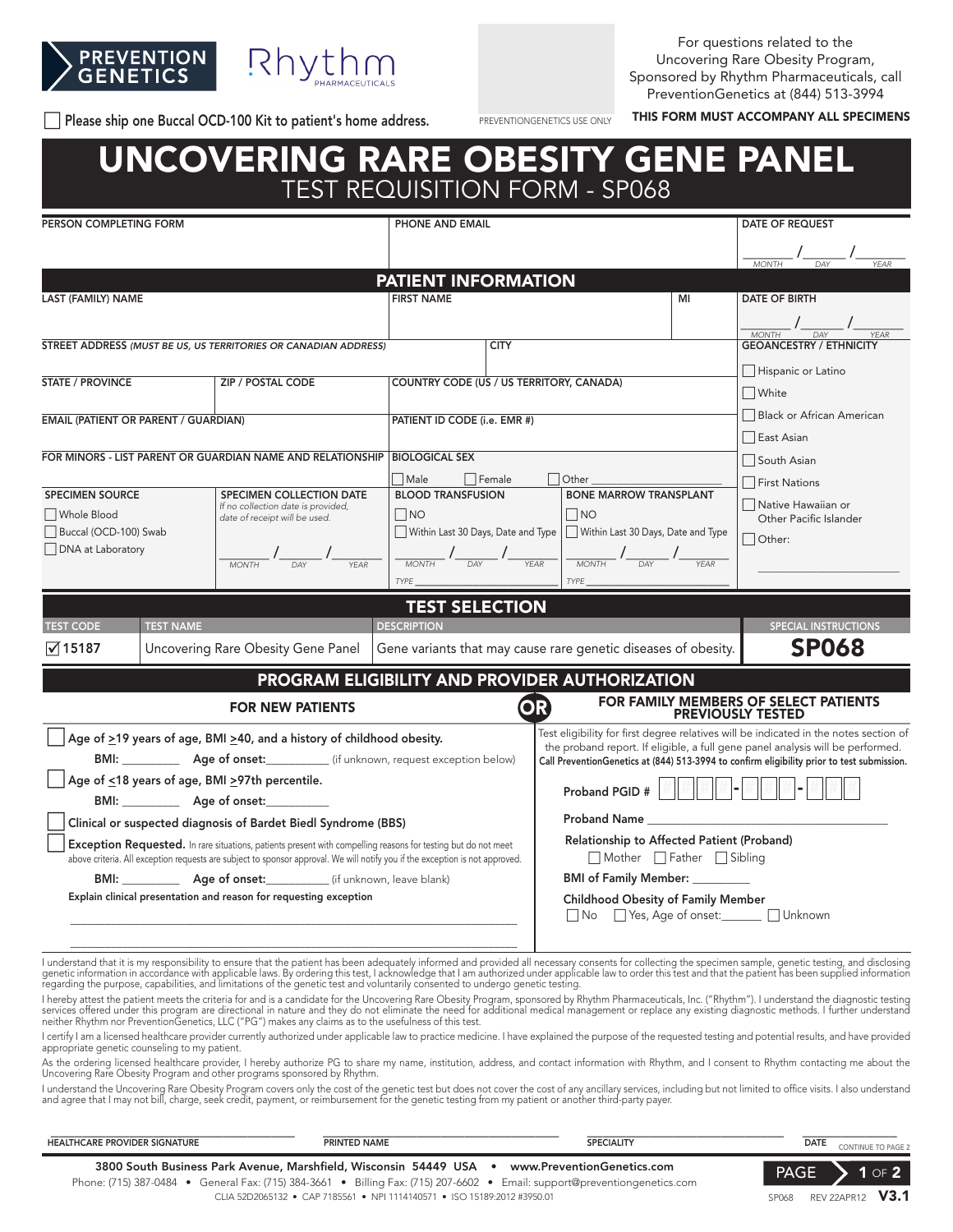



For questions related to the Uncovering Rare Obesity Program, Sponsored by Rhythm Pharmaceuticals call (844) 513-3994

PREVENTIONGENETICS USE ONLY

THIS FORM MUST ACCOMPANY ALL SPECIMENS

| <b>CLINICAL INFORMATION</b>                                                                                                                                                                                                                                                                                                               |                                                                                                                                                                                                                           |                                                                                                                                                                                 |                                                                                                                                                                                                         |  |  |
|-------------------------------------------------------------------------------------------------------------------------------------------------------------------------------------------------------------------------------------------------------------------------------------------------------------------------------------------|---------------------------------------------------------------------------------------------------------------------------------------------------------------------------------------------------------------------------|---------------------------------------------------------------------------------------------------------------------------------------------------------------------------------|---------------------------------------------------------------------------------------------------------------------------------------------------------------------------------------------------------|--|--|
| • • SHADED AREAS MUST BE COMPLETED TO BE ELIGIBLE • •                                                                                                                                                                                                                                                                                     |                                                                                                                                                                                                                           |                                                                                                                                                                                 |                                                                                                                                                                                                         |  |  |
| Height ft. in. Weight lbs. 202.<br>Childhood obesity? NO TYES TUnknown<br>Hyperphagia? NO VES Age of onset: Unknown<br>Clinical or suspected diagnosis<br>of Bardet Biedl Syndrome (BBS)? NO VES Unknown<br>Failure to thrive before the age of 2? $\Box$ NO $\Box$ YES $\Box$ Unknown<br>History of thyroid conditions? NO TYES JUnknown |                                                                                                                                                                                                                           | History of prior anti-obesity medications? NO TYES Unknown<br>Family history of obesity? $\Box$ Father $\Box$ Mother $\Box$ Sibling(s) $\Box$ Unknown<br><b>Results Results</b> | Bariatric surgery: $\Box$ NO $\Box$ YES, Bariatric surgery failure: $\Box$ NO $\Box$ YES $\Box$ Unknown<br>Family history of genetic disease and/or earlier testing $\Box$ NO $\Box$ YES $\Box$ Unknown |  |  |
| <b>INSTITUTION</b>                                                                                                                                                                                                                                                                                                                        | Our preferred method of report transmission is uploading to our secure web portal, myPrevent.<br>Please provide an email address, when possible. If you have additional specific reporting requests, indicate them below. | <b>PROVIDER INFORMATION</b>                                                                                                                                                     |                                                                                                                                                                                                         |  |  |
| ADDRESS (Street, City, State / Province, Country and Zip / Postal Code) (MUST BE A US, US TERRITORY OR CANADIAN ADDRESS)                                                                                                                                                                                                                  |                                                                                                                                                                                                                           |                                                                                                                                                                                 |                                                                                                                                                                                                         |  |  |
| REQUESTING PHYSICIAN OR PROVIDER (First, Last, Credentials)                                                                                                                                                                                                                                                                               |                                                                                                                                                                                                                           |                                                                                                                                                                                 | <b>SPECIALITY</b>                                                                                                                                                                                       |  |  |
| <b>PHONE NUMBER</b>                                                                                                                                                                                                                                                                                                                       | NPI#                                                                                                                                                                                                                      | <b>EMAIL ADDRESS (FOR REPORT ACCESS)</b>                                                                                                                                        |                                                                                                                                                                                                         |  |  |
|                                                                                                                                                                                                                                                                                                                                           | IF YOU REQUIRE REPORTS TO BE TRANSMITTED ANOTHER WAY, SPECIFY INSTRUCTIONS HERE.                                                                                                                                          |                                                                                                                                                                                 |                                                                                                                                                                                                         |  |  |
| LIST ADDITIONAL EMAILS TO HAVE ACCESS TO REPORTS                                                                                                                                                                                                                                                                                          |                                                                                                                                                                                                                           |                                                                                                                                                                                 |                                                                                                                                                                                                         |  |  |

### SPECIMEN REQUIREMENTS

#### WHOLE BLOOD

# Collect 3 ml - 5 ml of whole blood in EDTA (purple top tube) or ACD (yellow top tube), minimum 1 ml for small infants.

OCD-100 BUCCAL SWAB

OCD-100 Buccal Swab used according to manufacturer instructions.

#### Label all specimen containers with the patient's name, date of birth and/or ID number. At least two identifiers should be listed on specimen containers. We accept specimen deliveries Monday-Saturday. Holiday schedules will be posted on our website at least one week prior to major holidays.

BLOOD

At room temperature or refrigerated, a blood specimen is stable for up to 8 days. Include a refrigerated gel pack in the shipping container.

Fresh blood specimens are preferred. If frozen, a blood specimen is stable for up to 1 month before shipping. Frozen blood specimens should be shipped frozen (preferably on dry ice) overnight.

#### BUCCAL

At room temperature, an OCD-100 buccal specimen is stable for up to 80 days. Specimens may be shipped at room temperature.

#### SHIPPING AND HANDLING INSTRUCTIONS

#### DNA GENOTYPING PANEL

For quality control purposes, the PreventionGenetics DNA Genotyping Panel is performed on all clinical specimens. Genotyping results are not included in test reports.

#### CONTACT US

For additional questions or concerns, contact a Client Service Representative at (844) 513-3994, or email: support@preventiongenetics.com.

#### Comment SP068

#### ADDRESS

PreventionGenetics - Diagnostic Lab 3800 S. Business Park Ave. Marshfield, Wisconsin 54449 USA

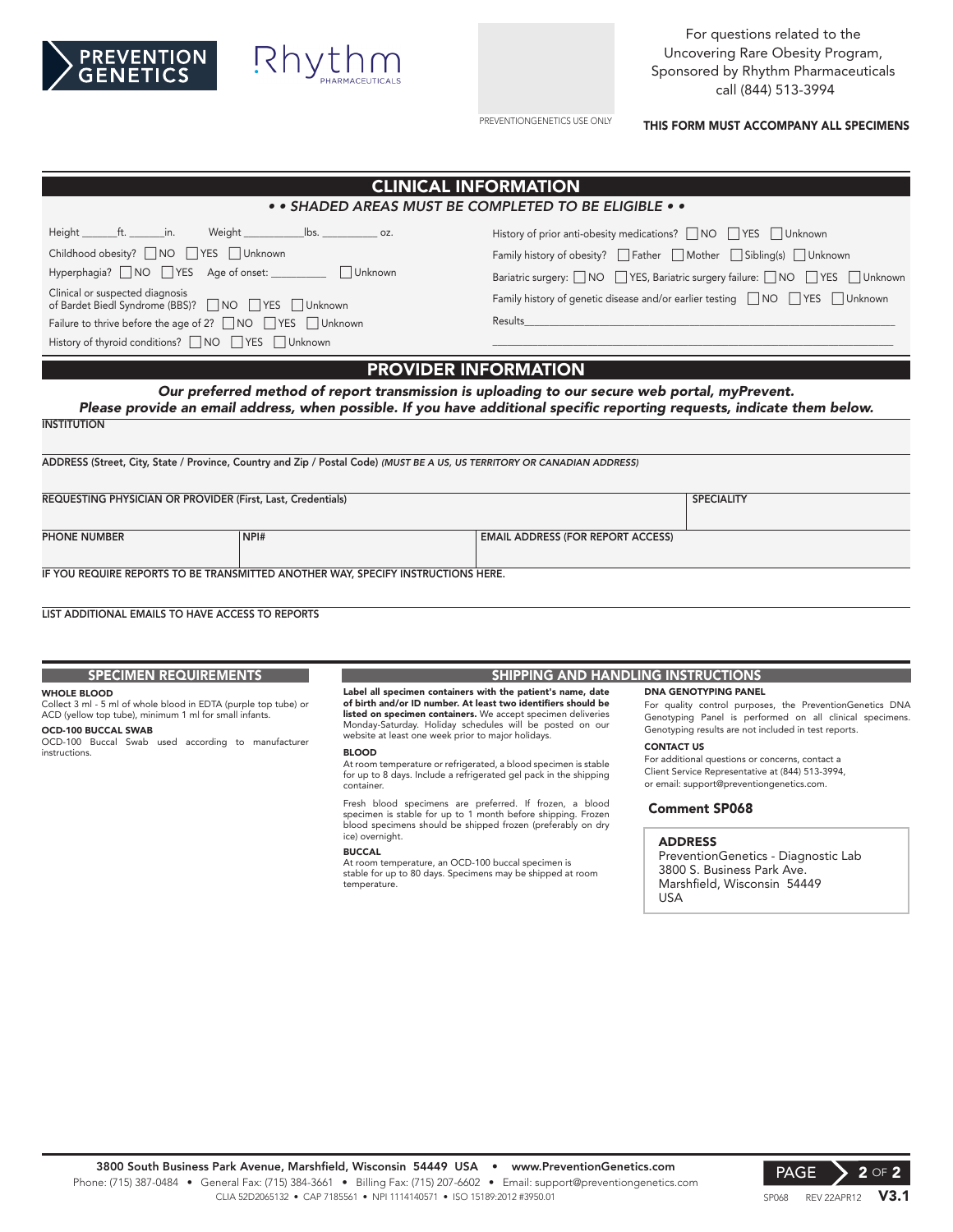

# Consent form instructions

## COMPLETE YOUR CONSENT FORMS IN 3 EASY STEPS



Review the forms on pages 2-4.



2 | Complete, sign, and date the form on pages 2-3. You may also choose to complete, sign, and date the form on page 4.



3 | Include your completed forms in the box with your genetic test sample.

## RHYTHM IS COMMITTED TO ADVANCING THE UNDERSTANDING OF RARE GENETIC DISEASES OF OBESITY



At Rhythm, we believe it's important to:

- **•** Ask for your consent to collect or share your information
- **•** Give you the choice to decide whether your identifiable information may be shared with us

### **Your consent is requested in two areas.**

The first form gives your permission to conduct the test and is required for participation in the program. The second form is optional and allows the lab to share your identifiable information with Rhythm to help determine your eligibility for research studies. It also enables Rhythm to contact you about potential research opportunities.



### 1 | **Consent for genetic testing and participation**

With this required consent, you give your permission for an independent certified laboratory, PreventionGenetics, to analyze your (or your child's) genetic information through the test sample provided. The lab may remove your personally identifying information in a process called "de-identification" and share your results with Rhythm Pharmaceuticals for the purposes of carrying out the program and advancing research efforts.



### 2 | **Authorization to use and disclose identifiable information**

With this optional authorization, you allow the laboratory to share your Identifiable Health Information with Rhythm Pharmaceuticals so that Rhythm may help determine your eligibility for trials and contact you about clinical research and other potential research opportunities.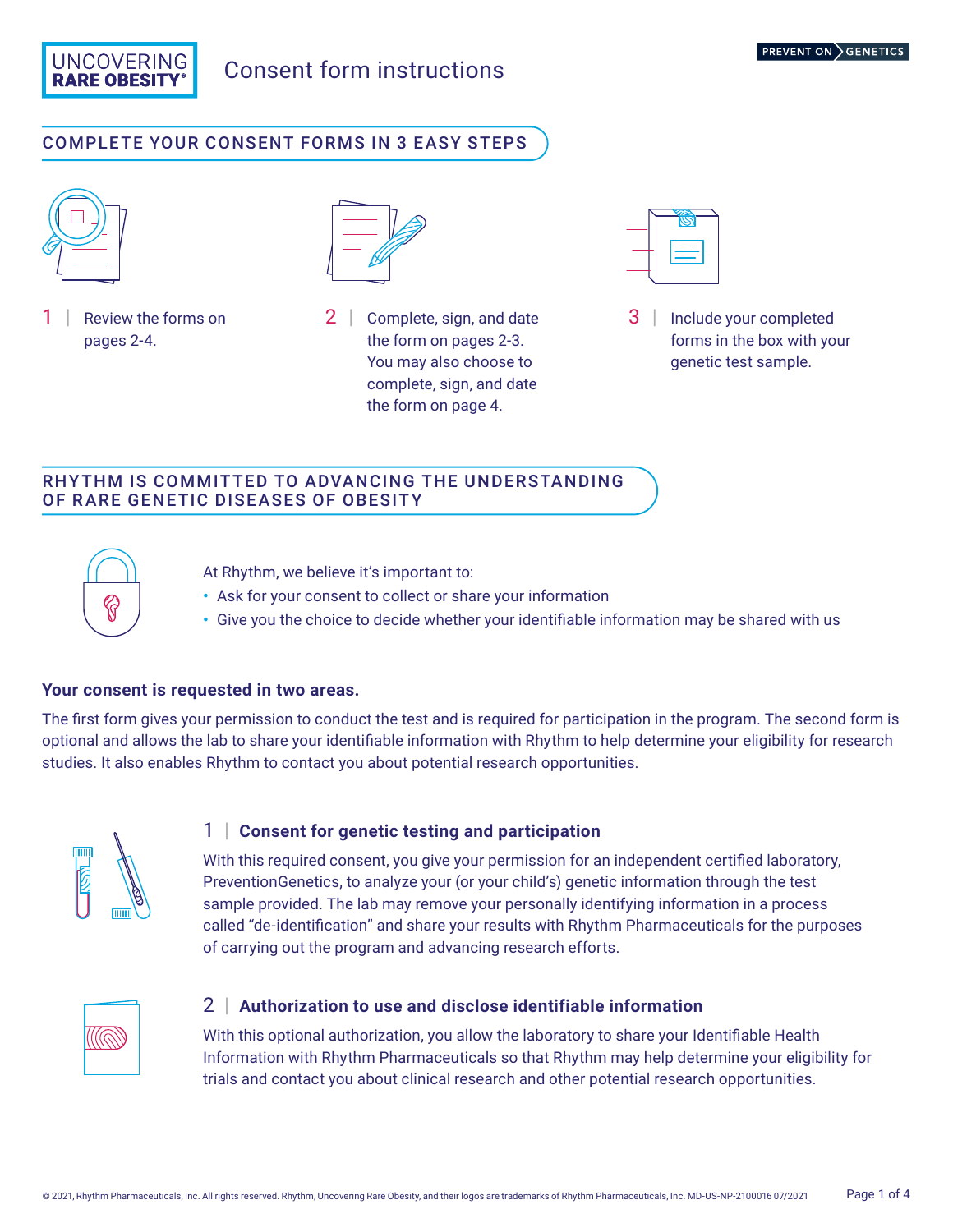## **UNCOVERING RARE OBESITY**

# Consent for genetic testing and participation in sponsored testing program

Rhythm Pharmaceuticals, Inc. ("Rhythm") is providing the Uncovering Rare Obesity Gene Panel ( "the Genetic Test") under a sponsored genetic testing program ("the Program") to healthcare providers and their patients to help identify rare genetic diseases of obesity. Rare genetic diseases of obesity are associated with early-onset, severe obesity that may be accompanied by insatiable hunger. The Genetic Test will be performed by PreventionGenetics, LLC ("PG") in a CLIAaccredited clinical DNA testing laboratory. Under the Program, the Genetic Test will be provided at no charge to patients, excluding the cost of office visits, sample collection, and any other related costs, which shall be the patient's responsibility.

I/MY CHILD, , agree to participate in the Program and request and permit PG to analyze MY/MY CHILD'S genetic information in the buccal or blood sample provided to PG in connection with the Program as described in this Consent Form.

## I UNDERSTAND AND AGREE THAT:

- 1 | The purpose of the Genetic Test, which will be conducted by PG and is sponsored by Rhythm, is to identify gene variants that may cause or predispose an individual to rare genetic diseases of obesity. This test analyzes the sequence of specific genes for variants that may cause or predispose an individual to rare genetic diseases of obesity. No other tests other than those authorized in this Consent Form shall be performed on the blood, saliva, or buccal samples provided.
- $2 \mid$  My/my child's healthcare provider has advised me that he/she would like to order the Genetic Test and has confirmed that I/my child meets one of the eligibility criteria below:
	- **•** Age of ≥19 years of age, BMI ≥40, and a history of childhood obesity
	- **•** Age of ≤18 years of age, BMI ≥97th percentile
	- **•** Family testing for previously reported Uncovering Rare Obesity Gene Panel positive findings
	- **•** Suspected or clinical diagnosis of Bardet-Biedl syndrome
	- **•** Other clinical justification to support exemption from eligibility criteria; approved by Rhythm
- $3$  | The Genetic Test provided under the Program requires that I/my child provide a blood, saliva, or buccal specimen for testing, which will be conducted by PG. My healthcare provider has explained the risks associated with a blood draw (if applicable), and I consent to the specimen being collected and shared with, and analyzed by, PG.
- 4 | My healthcare provider has also discussed the following with me:
	- **•** The Genetic Test will include gene variants that may cause or predispose an individual to certain rare genetic diseases of obesity
	- **•** The limitations of genetic testing; some genetic test results may not necessarily be conclusive for purposes of establishing a diagnosis of a rare genetic disease of obesity in all individuals
	- **•** The meaning of a negative genetic test result (where nothing is reported back to me from the test) and what the negative result may mean for me/my child, along with the limitations of negative results
	- **•** The meaning of a positive result; as the Genetic Test looks for a variant associated with a rare genetic disease of obesity, the likelihood of a positive result in any individual patient may be low. I may consult with my healthcare provider or ask to be referred to a geneticist, genetic counselor, or other qualified healthcare provider to discuss any additional testing or counseling that may be helpful. I understand that I would be responsible for the costs associated with such counseling, except where I use the no-charge genetic counseling offered under the Program
	- **•** Learning about test results may be stressful and upsetting for me and my family
	- **•** It is my responsibility to consider the possible impact of my/my child's test results as they relate to insurance rates, obtaining disability or life insurance, and employment. I may consult with other professionals or genetic counselors who are experts in this area to counsel me

*(continued on next page)*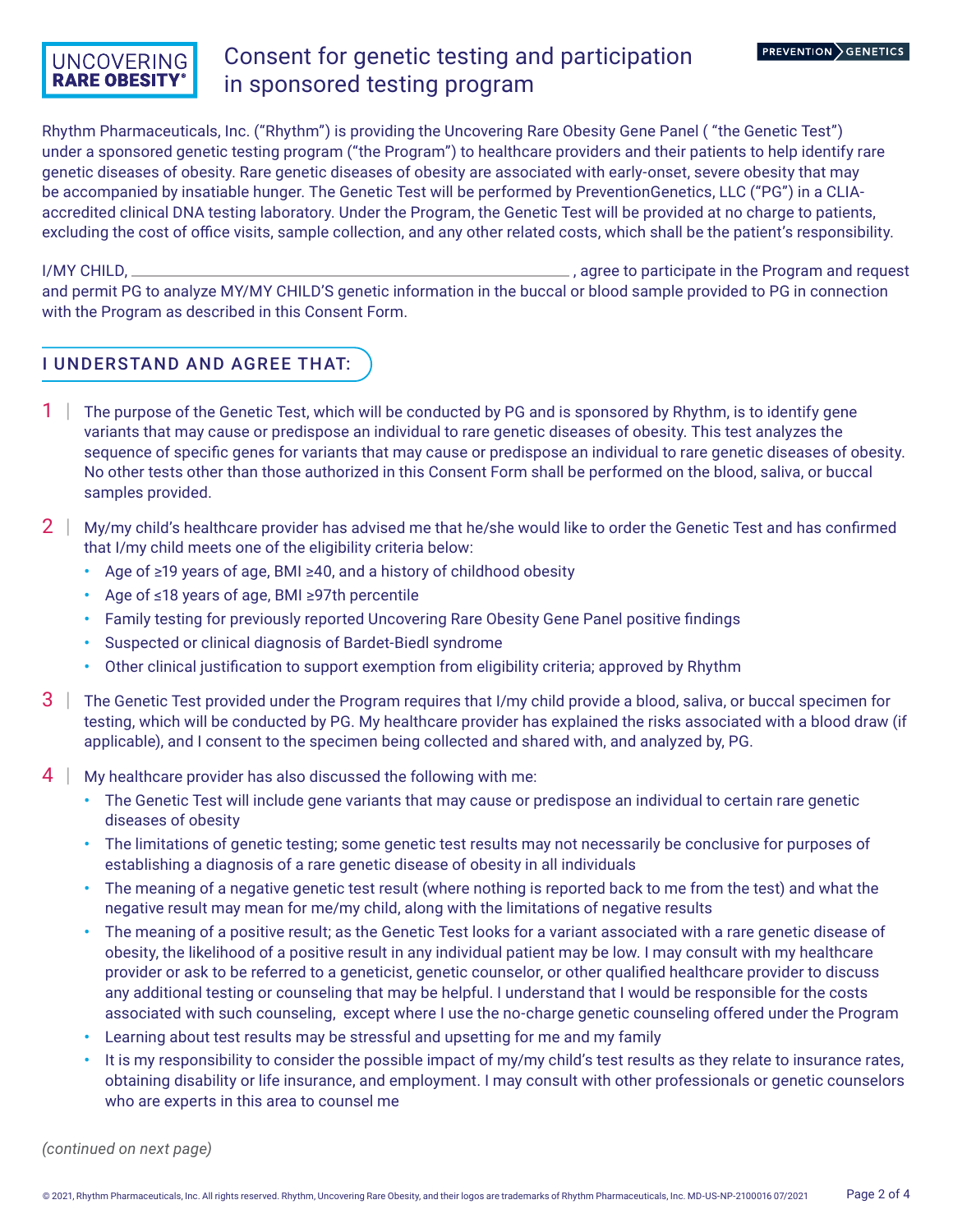## **UNCOVERING RARE OBESITY**

# Consent for genetic testing and participation in sponsored testing program (continued)

- **•** Errors or incorrect results may occur; however, control measures are in place to limit them to the extent possible. Sources of error may include, but are not limited to: specimen contamination, technical laboratory mistakes, presence of DNA variants that compromise data analysis, inconsistent scientific classification systems, and inaccurate reporting of family relationships or clinical diagnosis information
- **•** Reports are current as of the date provided. However, as genetic knowledge and understanding increases and evolves, it is possible that the clinical significance of the genetic variant(s) identified in my/my child's sample will change over time, at PG's and Rhythm's sole discretion. To the extent such additional interpretive information is provided, I should discuss with my/my child's healthcare provider
- $5 \mid$  The results of the Genetic Test in the form of a clinical report will be released to the healthcare provider(s) listed on the test requisition form. My/my child's healthcare provider may communicate with me about possible eligibility for future clinical trials or other research opportunities based on my/my child's Genetic Test results.
- $6$  | I/my child may be offered no-charge genetic counseling with a genetic counselor who can answer questions and provide information and advice about testing before and after having the Genetic Test. I authorize PG to release a copy of my/my child's Genetic Test results to the genetic counseling provider under the Program.
- 7 | PG may disclose my Genetic Test results after stripping them of personal identifying information ("De-identified Results") to Rhythm for the purposes of carrying out the Program, including potentially contacting my healthcare provider to discuss treatment options or to discuss my/my child's possible eligibility for clinical trials or other research opportunities. Rhythm may store, use, and disclose De-identified Results for its business purposes, research, and publication, and to conduct other analyses. My/my child's name or other personal identifying information will not be used in or connected to the results in any educational materials, presentations, or other publications. Rhythm will take steps to protect my De-identified Results from use or disclosure in a manner not permitted under applicable laws and regulations.
- $8$  | The use of my/my child's De-identified Results may lead to commercial products in the future. Neither I nor my child will receive compensation or any rights or interests in those products.
- 9 | If I do not sign this form, I understand this means I will not be able to participate in the Program.

### **New York residents only:**

10 | I authorize PG to retain my/my child's sample for potential future testing, for research ordered by my healthcare professional, and/or for quality control purposes. (If this statement is not signed, unused sample will be destroyed 60 days after testing is completed.)

INITIAL HERE

INITIALS

## BY SIGNING BELOW, I AGREE TO THE FOLLOWING:

I, the undersigned, have reviewed the information referenced above, including information regarding the possible benefits and risks of the Genetic Test. I have reviewed this informed consent. I have been given the opportunity to ask questions before I sign this document, and I have been told that I can ask additional questions at any time.

I consent to the Genetic Test and participation in the Program as described in this Consent Form.

| SIGN HERE > |                                                       |                                          |             |
|-------------|-------------------------------------------------------|------------------------------------------|-------------|
|             | PATIENT SIGNATURE                                     | PATIENT NAME (PLEASE PRINT)              | <b>DATE</b> |
|             |                                                       |                                          |             |
|             | PARENT / GUARDIAN SIGNATURE,<br>IF PATIENT IS A MINOR | PARENT / GUARDIAN NAME<br>(PLEASE PRINT) | <b>DATE</b> |